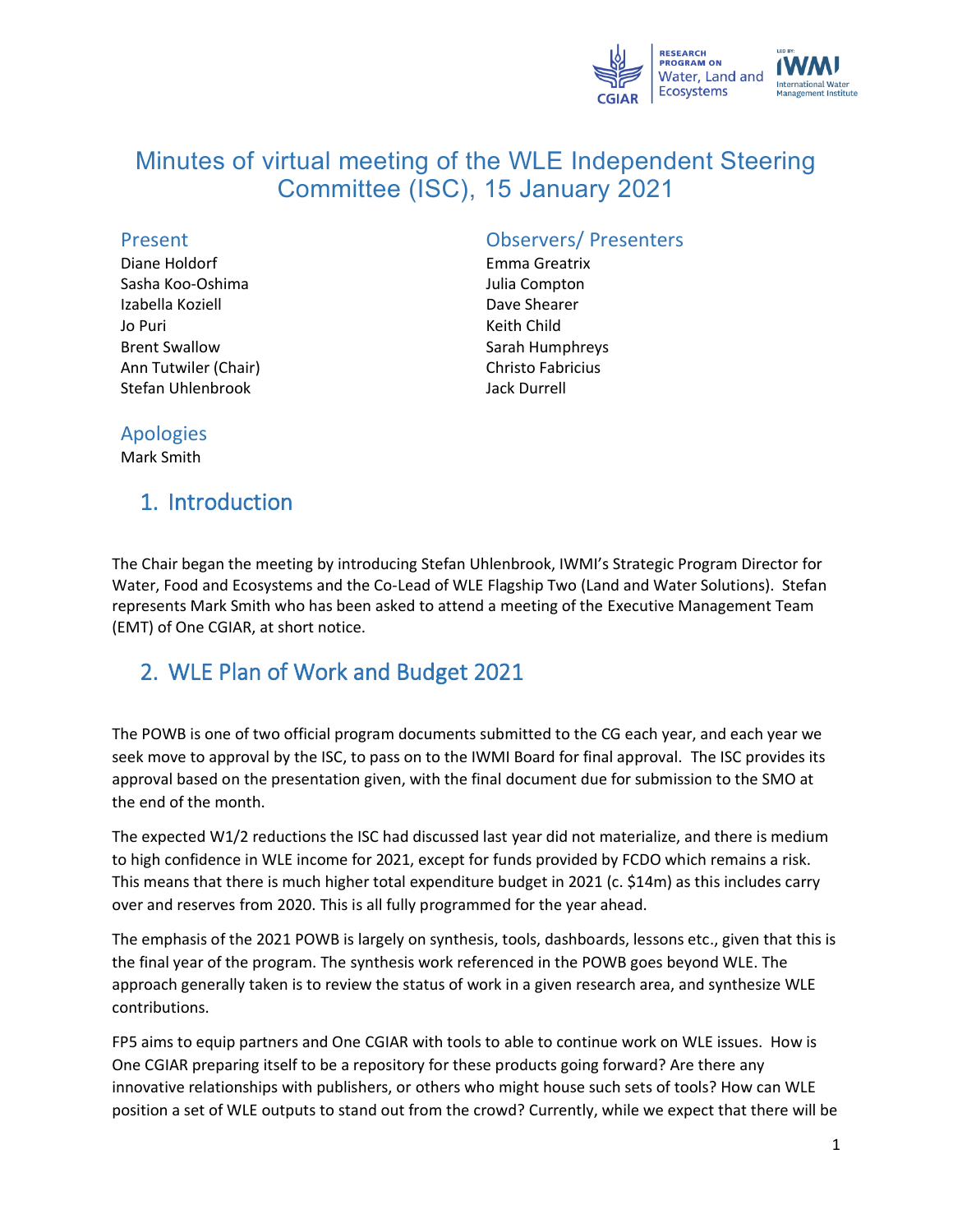

certain brands and activities from WLE (e.g. Thrive) that will continue, this is all work in progress as the One CGIAR initiatives are under development. Organizations like FABLE, FOLU etc. will also of course continue such work.

WLE is engaging in a variety of policy processes in 2021, including UNFSS, COP etc. Examples of engagement with UNFSS including on the water and food systems nexus. WLE will work with UN Water to create global dialogue on water and good systems (with FAO, IFAD, IWMI) in April, which will feed into the UNFSS Action Tracks. WLE is also working on regional dialogues in Pakistan, Central Asia, Southern Africa and MENA, to feed WLE knowledge into UNFSS. The ISC requested a mapping and timeline of WLE's involvement in UNFSS to support Anne and other ISC members who are involved in this process.

The ISC advises the WLE Management Committee to avoid planning for significant travel and in person meetings as far as possible. To do so poses a risk of potential under-expenditure if events are cancelled.

**Action Point:** WLE to provide mapping and timeline of WLE involvement in UNFSS

WLE projects that still include 2021 travel and event costs will develop alternative options

**Decision:** POWB is moved to approval by the ISC

# 2. WLE and CoSAI Communications and influencing

#### 2a. WLE Communications Strategy

Scriptoria will lead WLE Communications for 2021. A presentation was given around the five key objectives of the Communications Strategy for WLE:

**1: Influence future decision making, planning and investments** through the continued communication of results and strategic synthesis products.

**2: Engage influential audiences through strategic communication** activities that maintain and enhance WLE's profile.

**3: Strategically position WLE at external events** during a packed international agenda.

**4: Supporting CoSAI** to promote more and better-targeted investment in innovation for sustainable agricultural intensification in the Global South.

#### **5: Position WLE within the wider CGIAR and to carry through into 'One CGIAR'.**

The issue of ownership of data, post 2021, is not yet clear – this is being factored into transitioning planning, including the possibility of reviving an earlier idea on compiling WLE data sets. The Big Data platform also has repository on CG data, and we would expect some clarity from One CGIAR on how website data and knowledge across the CRPs will be managed, and whether this will become property of IWMI in the case of WLE. If needed, WLE might consider using some contingency funding to work on data and knowledge management.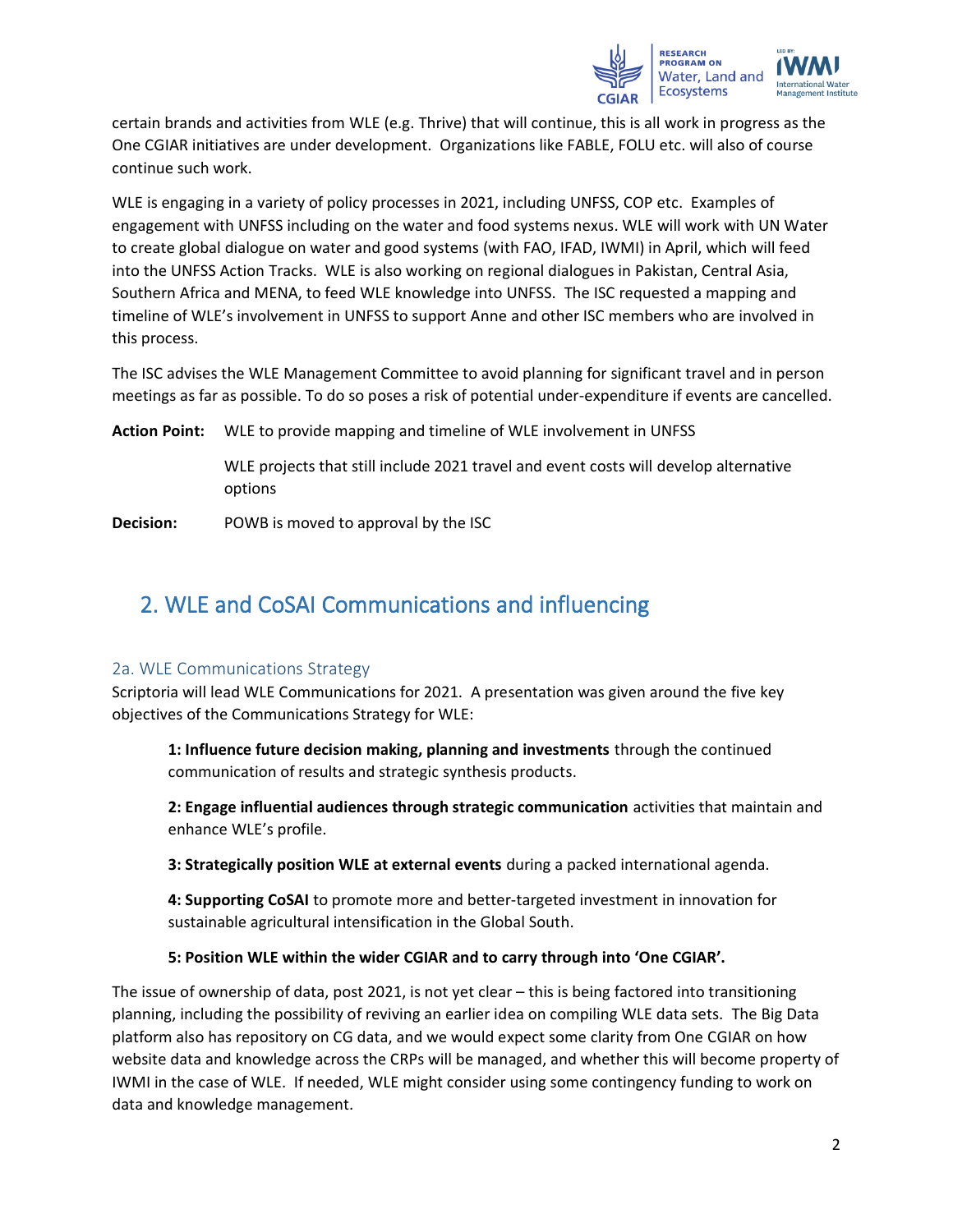

### 2b. Commission on Sustainable Agricultural Intensification (CoSAI) influencing strategy

Dave Shearer, Deputy Head of CoSAI, presented the Commission's influencing strategy, which centres around:

- **influencing global investment priorities and approaches** to **innovation** in agricultural systems to promote SAI, including innovation in science and technology, finance, policy, and social institutions, and

- fostering international **agreement on principles and metrics for innovation** in SAI, and their uptake and use by funders and managers of research and innovation

CoSAI will use three key assets to achieve this:

- 1. Global South Commissioners
- 2. Evidence to build the case, on investment, principles and metrics and priorities and pathways
- 3. inquiry-based approach, working with partners

ISC noted the strong approach and looks forward to hearing progress. The ISC Chair will connect WLE/CoSAI with the Policy Action Coalition (PAC), as WLE was not in a recent meeting on policy repurposing.

**Action:** ISC Chair to connect CoSAI with PAC

### 3. Independent Review of WLE

A light touch review of WLE commissioned by CGIAR Advisory Services (CAS) was completed in late 2020. Findings and recommendations were presented by the independent reviewers, Sarah Humphreys and Christo Fabricius.

Five of the recommendations are aimed at WLE, and nine are aimed at CGIAR. WLE recommendations:

- 1. Showcase the role of WLE and of CGIAR as thought leaders through participation in relevant global events, including the 2021 UN Food Systems Summit
- 2. Harness the capacity of under-represented researchers, pioneering innovative research ethics procedures, and promoting co-created transdisciplinary research that catalyzes systemic change
- 3. Synthesize and analyze WLE results and learning at the outcome level, including the WLE "theory of action"
- 4. Undertake a strategic review of (i) WLE's externally oriented capacity development work (ii) WLE's partnership engagement and strategies
- 5. Undertake an appraisal of WLE projects and expertise, and possible gaps in contributing to One CGIAR global challenges.

WLE MEL specialist Keith Child noted that WLE will prepare a management response although this is not mandatory. This may be a useful factor in One CGIAR development and so this should be prioritized. WLE should be strategic on the recommendations to focus on, given that this is the final year of the program. ISC noted that gender is highlighted in the report – it is important that sufficient funds are available for this work in 2021.